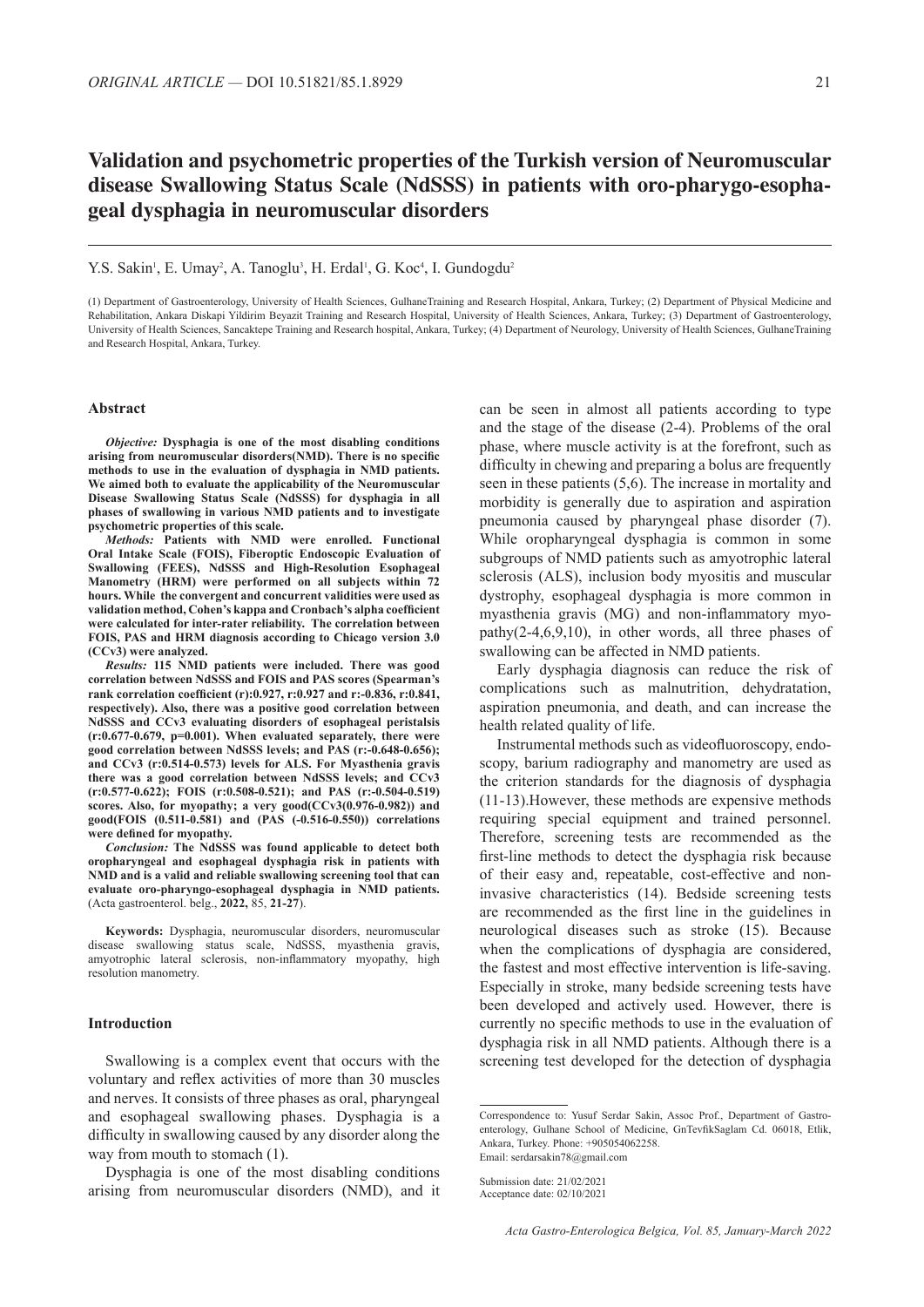risk in ALS patients, it is a disease specific test and is not favorable for other NMD patients (16). Neuromuscular disease swallowing status scale (NdSSS) is a screening test developed to show dysphagia risk status in various NMD (17). On the other hand, the reliability and validity of NdSSS were only performed for Duchene muscular dystrophy (DMD) and ALS patients. Also, there is no screening test to detect of dysphagia risk in NMD patients in our country. There is need for further research to assist in the development of definitive screening tests for this population.

For these reasons, the present study aimed both to evaluate the applicability of the NdSSS for dysphagia risk in all phases of swallowing in various NMD patients and to investigate psychometric properties of this scale for our country.

## **Methods**

## *Study Design*

This study was performed at neurology, gastroenterology, physical medicine and rehabilitation and otolaryngology clinics of our hospital between October 2018 and August 2020.

A total of 124 NMD patients who were admitted to neurology clinic and consulted to the gastroenterology, otolaryngology and PMR clinics were enrolled in the study. Endoscopic evaluation was performed in all patients who accepted the study to exclude mechanical problems that could cause dysphagia. Nine patients who refused or who cannot to go for manometric evaluations were excluded. A total of 115 patients were included in the study.

## *Patients*

Patients aged between 18-75 years, who had a confirmed diagnosis of NMD by a neurology specialist, who had at least one-year duration for disease, and had no swallowing rehabilitation in the last 6 months were included for the study.

The exclusion criteria included malignancy history, surgery and/or trauma in facial, cervical and thoracic areas; severe cardiopulmonary, metabolic/endocrine diseases and other progressive or non-progressive central and peripheral neurologic disorders such as stroke, multiple sclerosis and cranial neuropathy,and patients who had insufficient consciousness state (subjects with the mini-mental test scores below 24).

Before the evaluation, the patients were given verbal and written information on the nature of the study. Informed consent forms were signed upon admission to the study. All procedures were conducted by the relevant principles of Helsinki Declaration. Also, approval of the study was obtained by the Gulhane School of Medicine Local Institutional Ethics Committee (allocated number: 342).

## *Demographic characteristics*

Demographic and disease characteristics age, gender, disease's name anddisease duration (year)were recorded.

## *Instruments*

All instruments were performed on all subjects within 72 hours.

## Functional Oral Intake Scale (FOIS) (18)

The Functional Oral Intake Scale is an ordinal scale that is used to assess the feeding status and meaningful change in the oral intake. Oral intake status with this scale is graded from  $1<sup>st</sup>$  level "nothing by mouth" to 7th level "total oral intake,no restrictions".

## Fiberoptic Endoscopic Evaluation of Swallowing (FEES)

Endoscopic evaluation of patients was performed by the otolaryngology specialist using a 3.4-mm diameter non-ducted fiberoptic nasopharyngoscope (Karl Storz GmbH & Co KG, Tuttlingen, Germany) while the patient was in the vertical sitting position. The penetration and aspiration scale (PAS) determined by Rosenbek et al. (19) are leveled in 8 stage from stage 1 "material does not enter the airway" to stage 8 "material enters the airway, passes below the vocal folds, and no effort is made to eject" using 3 ml of water, a tablespoon of yogurt and a matchbox of bread.

Neuromuscular Disease Swallowing status Scale (NdSSS) (17)

For the NdSSS scoring, the patient's normal daily lunch at the hospital or at home was observed. The NdSSS consists of 8-stage scale. These 8 stages are from completely tube dependent state- Level 1 "Tube feeding with saliva suctioning in the oral cavity is necessary. A patient can neither discharge nor swallow saliva" to completely oral feeding- Level 8 "Totally orally fed with no restrictions. A patient eats all kinds of food".

# High-Resolution Esophageal Manometry (HRM)

High resolution manometry (HRM) was performed using a 24-channel single use water-perfused catheter of 4.7 mm in diameter (Medical Measurement Systems, Netherlands) after 6 hours fasting. The catheter was inserted through the nasal cavity and advanced into gastric area with swallowing. Esophageal contraction capacity was evaluated by swallowing 10 times with 5 mL of water. Resting pressure was measured for 20 seconds. Computer analysis software (MMS software version 9.6, Netherlands) was used to assess various esophageal motility parameters and to perform standard analysis of the motor pattern according to the Chicago Classification version 3 (CCv3) (20).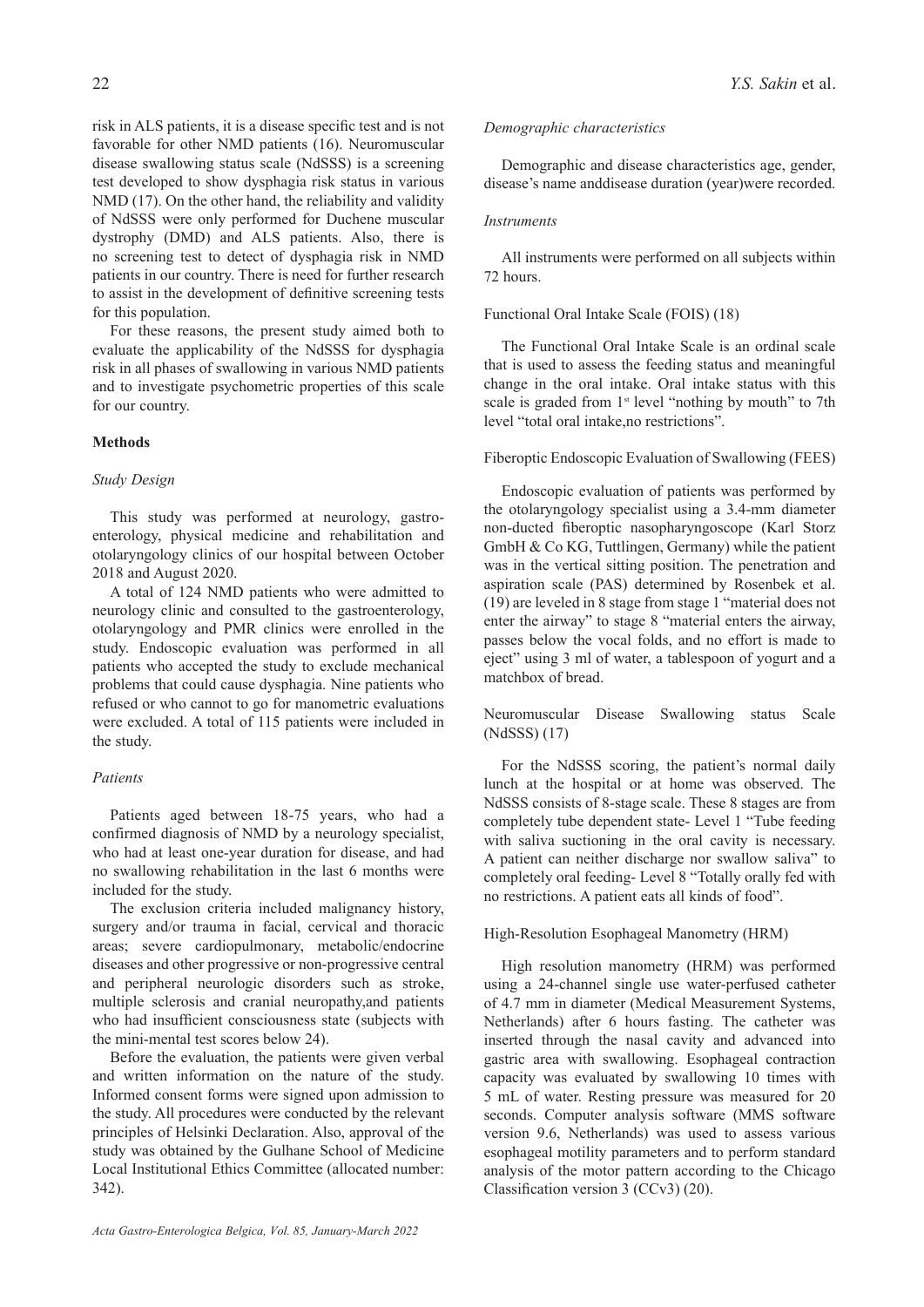## Translation Procedures

Translation was performed according to the report of Beaton et al. (21).Permission to use and translate the questionnaire was obtained from the author Wada et al. (17). The NdSSSwas translated into Turkish by neurology, otolaryngology, gastroenterology and PMRspecialists independently. After comparing all translations and making necessary corrections, a Turkish version of the tool was created. It was thenback-translated into English in collaboration with a professional linguist. The final Turkish-NdSSS (T-NdSSS) was accepted following a comparison of the meaning and format with the original English form. After the pilot study was completed on 5 patients, the form was finalized by the feedback obtained.

#### Reliability

Inter-rater reliability between two raters were measured with Cohen's kappa (κ) and internal consistency was evaluated with the Cronbach's alpha  $(\alpha)$  (22). Maximum 24 hours between the examinations was considered to be sufficient to prevent bias.

## Validity

Convergent validity was determined by comparing the FOIS scores and concurrent validity was assessed by PAS (FEES) for oropharyngeal dysphagia as well asCCv3 (manometry) for esophageal dysphagia since there is no single test that evaluates both oropharyngeal and esophageal dysphagia. Endoscopic and manometric evaluation was performed by otolaryngology and gastroenterology specialists blinded to the design of the trial within the 72 hours after performing the T-NdSSS test.

#### Statistical Analysis

All statistical analyses were carried out by using SPSS 22.0 statistical package (SPSS, Chicago, IL, USA). Descriptive statistics were demonstrated as mean (standard deviations) and median for continuous variables and as a percentage (%) for nominal variables. *χ*2 test was used for differences among the disease groups in categorical variables. Cohen's κ and Cronbach's α coefficient for internal consistency were calculated as measures of the inter-rater reliability between the two raters.Cohen κ coefficients were rated as follows: 0.81- 1.00 as excellent, 0.61-0.80 as very good, 0.41 0.60 as good, 0.21-0.40 as fair, and 0-0.20 as poor (22). A Cronbach's  $\alpha$ >0.70 was considered acceptable (23). (For validity, Spearman's rank correlation test was used to indicate an correlation between FOIS, PAS and CCv3, and T-NdSSS levels. In addition, FOIS and PAS scores and CCv3 diagnoses were correlated with NdSSS levels for each NMD subgroups. The correlation coefficient (r)

was used to show the power of correlation. According to this; <0.30 points indicated weak, 0.30 to 0.50 points indicated moderate,0.50 to 0.75 points indicated good correlation, and 0.75 to 1.0 point indicated a very good correlation between the variables  $(24)$ . P<0.05 values were accepted as statistically significant.

## **Results**

#### *Individual and Group Scores*

## Patient Characteristics

The mean age of 115 patients was  $58.18 \pm 17.62$ years [79 (68.7%) female, 36 (31.3%) male]. Sixty-five (56.6%) patients had ALS, 32 (27.8%) had MG and 18 (15.6%) had myopathy. The mean of PAS score was  $3.71 \pm 1.96$  (median 4.00) and FOIS score was  $5.71 \pm 1.85$ (median 6.00). The majority of patients had PAS level 4 (Material enters the airway, contacts the vocal folds, and is ejected from the airway n=40, 34.8%), FOIS level 4 (total oral diet a single consistency n=37, 32.2%) and ineffective esophageal motility disorder (n=83, 72.2%). Demographic and disease characteristics of the patients

Table 1. — **Demographic, disease and dysphagia characteristics patients**

|                                 | $n = 115$       |
|---------------------------------|-----------------|
| Age (mean $\pm SD$ )            | 58.18±17.62     |
| Gender $n\frac{6}{6}$           |                 |
| <b>Female</b>                   | 79 (68.7)       |
| Male                            | 36(31.3)        |
| Disease $n\frac{6}{6}$          |                 |
| ALS                             | 65 (56.6)       |
| MG                              | 32(27.8)        |
| Myopathy                        | 18 (15.6)       |
|                                 |                 |
| <b>Disease duration (years)</b> | $3.46 \pm 1.45$ |
| PAS $n\frac{6}{6}$              |                 |
| Level 1                         | 27(23.5)        |
| Level 2                         | 15(13)          |
| Level 3                         | 10(8.7)         |
| Level 4                         | 40 (34.8)       |
| Level 5                         | 4(3.5)          |
| Level 6                         | 2(1.7)          |
| Level 7                         | 16(13.9)        |
| Level 8                         | 1(0.9)          |
| FOIS $n\frac{6}{6}$             |                 |
| Level 1                         | $\theta$        |
| Level 2                         | 9(7.8)          |
| Level 3                         | 16(13.9)        |
| Level 4                         | 37(32.2)        |
| Level 5                         | 13(11.3)        |
| Level 6                         | 14(12.2)        |
| Level 7                         | 26(22.6)        |
| $CCv3$ n $(\%)$                 |                 |
| <b>Achalasia</b>                | $\overline{0}$  |
| <b>EGJ</b> outflow obstruction  | $\theta$        |
| <b>Absent contractility</b>     | 5(4.3)          |
| Ineffective esophageal motility | 83 (72.2)       |
| <b>Normal</b>                   | 27(23.5)        |

SD: Standard deviation, ALS: Amyotrophic Lateral Sclerosis, MG: myastenia Gravis, PAS: penetration aspiration scale, FOIS: functional oral intake scale, CCv3: Chicago Classification version 3.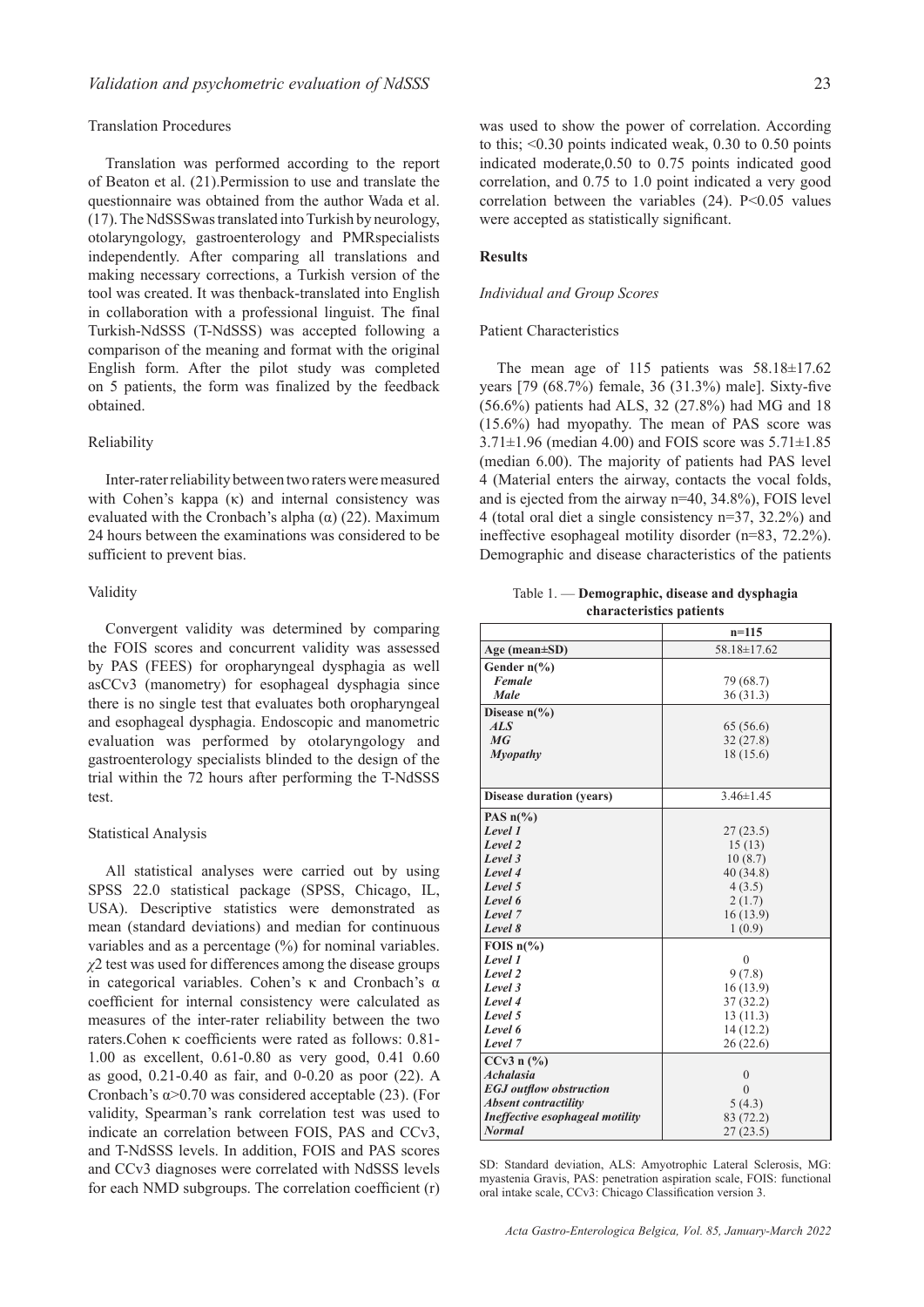|                                 |                        |                       |                   | $p^*$         |         |        |  |
|---------------------------------|------------------------|-----------------------|-------------------|---------------|---------|--------|--|
|                                 | <b>ALS</b><br>$(n=65)$ | <b>MG</b><br>$(n=32)$ | Myopathy $(n=18)$ | <b>ALS-MG</b> | ALS-Myo | MG-Myo |  |
| PAS $n\frac{6}{6}$              |                        |                       |                   |               |         |        |  |
| Level 1                         | $\theta$               | 17(53.1)              | 10(55.6)          |               |         |        |  |
| Level 2                         |                        | 7(21.9)               | 8(44.4)           |               |         |        |  |
| Level 3                         | 4(6.1)                 | 6(18.7)               |                   |               |         |        |  |
| Level 4                         | 38 (58.5)              | 2(6.3)                |                   | 0.001         | 0.001   | 0.609  |  |
| Level 5                         | 4(6.2)                 |                       |                   |               |         |        |  |
| Level 6                         | 2(3.1)                 | $\theta$              |                   |               |         |        |  |
| Level 7                         | 16(24.6)               | $\theta$              | 0                 |               |         |        |  |
| Level 8                         | 1(1.5)                 | $\overline{0}$        | $\boldsymbol{0}$  |               |         |        |  |
| FOIS $n\frac{6}{6}$             |                        |                       |                   |               |         |        |  |
| Level 1                         | $\mathbf{0}$           | $\mathbf{0}$          | $\boldsymbol{0}$  |               |         |        |  |
| Level 2                         | 5(7.6)                 | 2(6.3)                | 2(11.1)           |               |         |        |  |
| Level 3                         | 16(24.6)               | $\Omega$              |                   | 0.001         | 0.001   | 0.518  |  |
| Level 4                         | 36(55.4)               | 1(3.1)                | $\theta$          |               |         |        |  |
| Level 5                         | 8(12.3)                | 5(15.6)               | $\Omega$          |               |         |        |  |
| Level 6                         |                        | 8(25)                 | 6(33.3)           |               |         |        |  |
| Level 7                         | $\Omega$               | 16(50)                | 10(55.6)          |               |         |        |  |
| CCv3 n (%)                      |                        |                       |                   |               |         |        |  |
| <b>Achalasia</b>                | $\theta$               | $\mathbf{0}$          | $\boldsymbol{0}$  |               |         |        |  |
| <b>EGJ</b> outflow obstruction  | $\Omega$               | $\theta$              | $\theta$          | 0.002         | 0.001   | 0.732  |  |
| <b>Absent contractility</b>     | 1(1.5)                 | 2(6.3)                | 2(11.1)           |               |         |        |  |
| Ineffective esophageal motility | 64 (98.5)              | 15(46.9)              | 4(22.2)           |               |         |        |  |
| <b>Normal</b>                   | $\theta$               | 15(46.9)              | 12(66.7)          |               |         |        |  |

Table 2. — **Swallowing evaluation results according to the disease groups**

ALS: Amyotrophic Lateral Sclerosis, MG: Myastenia Gravis, PAS: penetration aspiration scale, FOIS: functional oral intake scale, CCv3: Chicago Classification version 3. **\*:** χ² test

Table 3. — **Inter-rater reliability for NdSSS levels**

| $1st$ Rater  | $2nd$ Rater |          |          |          |          |              |                |          |              |
|--------------|-------------|----------|----------|----------|----------|--------------|----------------|----------|--------------|
|              | Level 1     | Level 2  | Level 3  | Level 4  | Level 5  | Level 6      | Level 7        | Level 8  | <b>Total</b> |
| Level 1      | $\left($    | $\theta$ | $\theta$ | $\Omega$ | $\theta$ | $\mathbf{0}$ | $\theta$       | $\Omega$ | $\theta$     |
| Level 2      | $\Omega$    | 16       | $\theta$ | $\Omega$ | $\theta$ | $\mathbf{0}$ | $\Omega$       | $\Omega$ | 16           |
| Level 3      | $\theta$    | $\theta$ | 11       |          |          | $\mathbf{0}$ | $\theta$       | $\Omega$ | 12           |
| Level 4      | $\Omega$    | $\Omega$ | $\Omega$ | 12       | $\Omega$ | $\Omega$     | $\Omega$       | $\theta$ | 12           |
| Level 5      | $\Omega$    | $\Omega$ | $\Omega$ | $\Omega$ | 12       | $\Omega$     | $\Omega$       | $\Omega$ | 12           |
| Level 6      | $\Omega$    | $\Omega$ | $\Omega$ | $\Omega$ | $\theta$ | 11           |                | $\Omega$ | 12           |
| Level 7      | $\Omega$    | $\theta$ | $\Omega$ | $\theta$ | $\Omega$ | $\Omega$     | 30             | 4        | 34           |
| Level 8      | $\Omega$    | $\Omega$ | $\Omega$ | $\Omega$ | $\Omega$ | $\Omega$     | $\overline{4}$ | 13       | 17           |
| <b>Total</b> | $\Omega$    | 16       | 11       | 13       | 12       | 11           | 35             | 17       | 115          |

NdSSS: Neuromuscular disease swallowing status scale.

and comparison of swallowing evaluation results according to the disease groups are shown in Table 1 and 2. The swallowing evaluation results of the MG and myopathy groups were similar. Swallowing functions of the ALS patients were worse than the other two groups.

#### Summary of T-NdSSS

All patients were evaluated by both  $1<sup>st</sup>$  and  $2<sup>nd</sup>$  raters. No patients were identified as level 1. The  $1^{st}$  and  $2^{nd}$ raters detected level 2 in 16 (13.9%) patients and level 5 in 12 (10.4%) patients. While the  $1<sup>st</sup>$  rater identified 12 (10.4%) patients for level 3, 4 and 6; 34 (29.6%) patients for level 7; and 17 (14.8%) patients for level 8. The  $2<sup>nd</sup>$ rater identified 11 (9,6%) patients for level 3, 13 (11.3%) patients for level 4, 11 (9.6%) patients for level 6, 35 (30.4%)patients for level 7and 17 (14.8%) patients for level 8 (Table 3). The percentage of agreement between both raters was 100% for level 2,3,5,6, and 92.3% for

*Acta Gastro-Enterologica Belgica, Vol. 85, January-March 2022*

level 4, 85.7% for level 7 and 76.5% for level 8. The floor effect was notobserved. The ceiling effect was acceptable (14.8%).

# *Reliability*

# Internal consistency

The NdSSS that performed by  $1<sup>st</sup>$  and the  $2<sup>nd</sup>$  raters indicated that the internal consistency was "acceptable" with a Cronbach's  $\alpha$  values of 0.993 and 0.987. respectively. When evaluated according to disease groups, Cronbach's α coefficient was 0.996 and 0.992 for ALS, 0.823 and 0.819 forMG and, 0.882 and 0.879 for myopathy.

# Inter-rater reliability

Inter-rater reliability κ coefficient was 0.907 (Table 3). Cohen's κ value was 0.962 for ALS, 0.888 for MG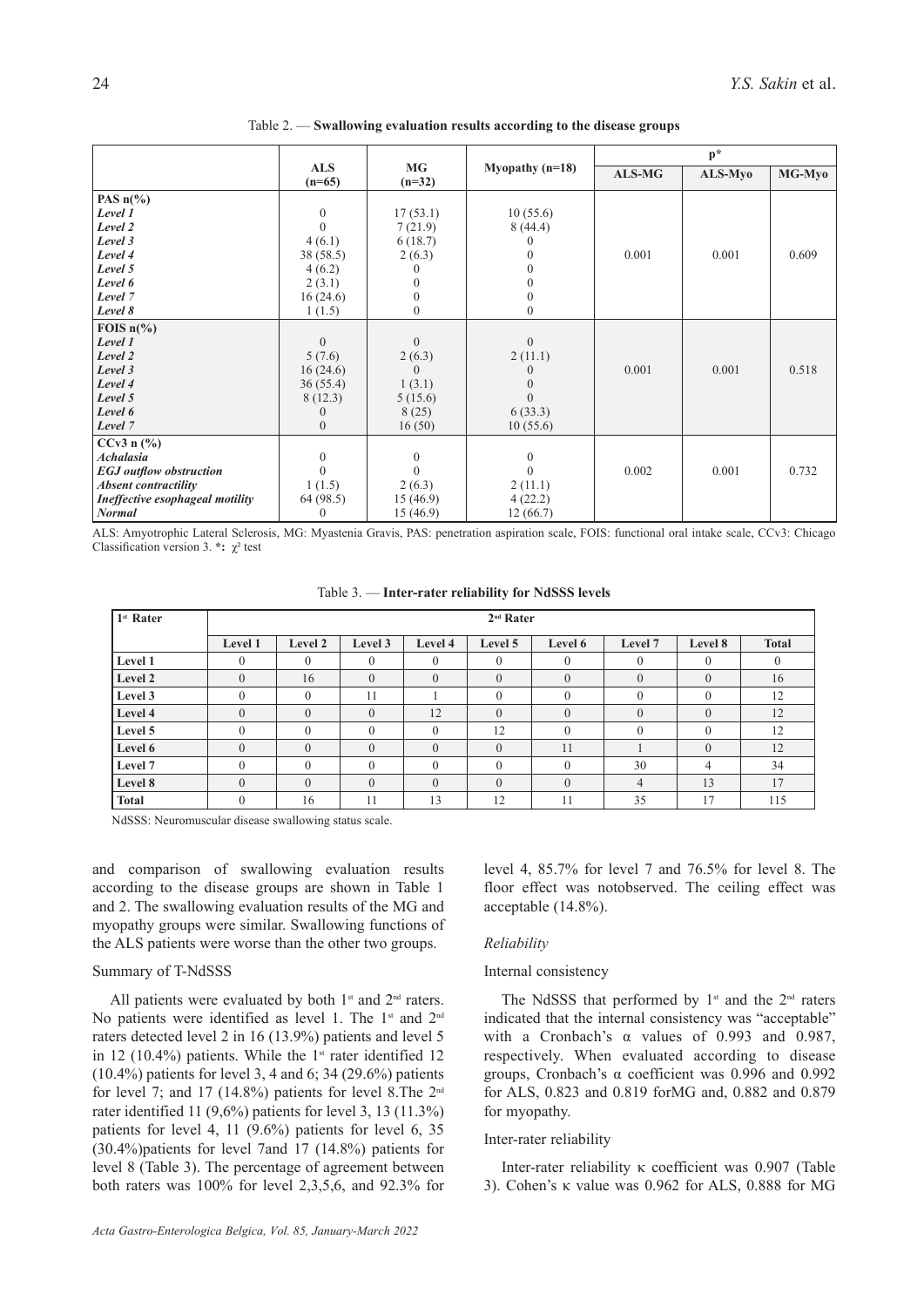and 0.869 for myopathy. These values were "excellent" for ALS, myopathy and MG.

## *Validity*

## Convergent validity

A very good significant correlation was found between NdSSS and, the FOIS scores (Spearman's r for rater 1:0.927 and for rater 2:0.927). When evaluated separately according to disease groups, There are very good correlation between NdSSS levels and FOIS scores for ALS (Spearman's for rater 1:0.913 and for rater 2: 0.915) and good correlation for MG (Spearman's r for rater 1:0.508 and for rater 2: 0.521) as well as good correlation for myopathy (Spearman's r for rater 1: 0.511 and for rater 2: 0.581).

#### Concurrent validity

A very good significant correlation was found between NdSSS and PAS scores (Spearman's r for rater 1: -0.836 and for rater 2-0.841). Also, there was a positive good correlation between NdSSS and CCv3 diagnoses evaluating disorders of esophageal peristalsis (Spearman's r for rater 1: 0.677 and for rater 2: 0.679, p=0.001) (Table 4).

When evaluated separately according to disease groups, there was good correlation between NdSSS levels and PAS (Spearman's r for rater 1:-0.648 and for rater 2: -0.656); and CCv3(Spearman's r for rater 1:0.514 and for rater 2: 0.573) levels for ALS. For MG there was a good correlation between NdSSS levels; and CCv3 (Spearman's r for rater 1:0.577 and for rater 2: 0.622) and PAS (Spearman's r for rater 1: -0.504 and for rater 2: -0.519)scores. Also, for myopathy; a very good [CCv3 (Spearman's r for rater 1: 0.976 and for rater 2: 0.982)] and good [PAS(Spearman's r for rater 1: -0.516 and for rater 2: -0.550)] correlations were defined for myopathy.

## **Discussion**

The present study aimed both to evaluate the applicability of the NdSSS for dysphagia in all phases of swallowing in various NMD patients and to investigate psychometric properties of Turkish version of the NdSSS. For this, internal consistency, inter-rater reliability, convergent validity and concurrent validity methods were used.

As a result of the study, the NdSSS was found applicable in detecting both oropharyngeal and esophageal dysphagia in patients with NMD. In addition, T-NdSSS was found to be reliable and valid for screening dysphagia in NMD patients.

Dysphagia is generally seen at a rate of 30-80% in adult NMD patients. This ratio can be as higher as 100% depending on the disease, disease progression and prognosis (2-4). In ALS, which is one of the most

Table 4. — **Spearman's rank correlation between NdSSS levels and swallowing results**

|                       | NdSSS $(1st rater)$ | NdSSS (2 <sup>nd</sup> rater) |  |  |
|-----------------------|---------------------|-------------------------------|--|--|
|                       | r(p)                | r(p)                          |  |  |
| All subject $(n=115)$ |                     |                               |  |  |
| <b>FOIS</b>           | 0.927(0.001)        | 0.927(0.001)                  |  |  |
| <b>PAS</b>            | $-0.841(0.001)$     | $-0.836(0.001)$               |  |  |
| CCv3                  | 0.679(0.001)        | 0.677(0.001)                  |  |  |
| ALS $(n=65)$          |                     |                               |  |  |
| <b>FOIS</b>           | 0.915(0.001)        | 0.913(0.001)                  |  |  |
| <b>PAS</b>            | $-0.656(0.001)$     | $-0.648(0.001)$               |  |  |
| CCv3                  | 0.573(0.037)        | 0.514(0.029)                  |  |  |
| $MG(n=32)$            |                     |                               |  |  |
| <b>FOIS</b>           | 0.521(0.016)        | 0.508(0.003)                  |  |  |
| <b>PAS</b>            | $-0.519(0.028)$     | $-0.504(0.024)$               |  |  |
| CCv3                  | 0.622(0.001)        | 0.577(0.001)                  |  |  |
| Myopathy $(n=18)$     |                     |                               |  |  |
| <b>FOIS</b>           | 0.581(0.011)        | 0.511(0.033)                  |  |  |
| <b>PAS</b>            | $-0.550(0.018)$     | $-0.516(0.021)$               |  |  |
| CCv3                  | 0.976(0.001)        | 0.982(0.001)                  |  |  |

r: correlation coefficient, NdSSS: Neuromuscular disease swallowing status scale, PAS: penetration aspiration scale, FOIS: functional oral intake scale, CCv3: Chicago Classification version 3, ALS: Amyotrophic Lateral Sclerosis, MG: Myastenia Gravis.

progressive forms of NMDs, the main cause of death is respiratory failure that is mainly caused by aspiration pneumonia (25,26). Although it was reported in previous studies that oral phase disorders such as weakness in tongue and lip movements and difficulty in chewing solid foods were observed in the early stages, and pharyngeal phase disorders that cause aspiration were observed in advanced stages of ALS (27,28), but recent studies have shown that the penetration and aspiration can occur in patients with oral impairment, even without bulbar involvement (25). An explanation for this observation is that since the swallowing is a synergistic behavior that requires coordination between muscles and involves sequential muscle movements,oral phase disorder, which is the first phase of swallowing, can have a domino effect on next phases of swallowing.

As the name implies, almost all NMDs affect the strength and coordination of orofacial muscles can lead to disrupted swallowing. Although the mechanism is different from that of ALS, oropharyngeal dysphagia may develop in myopathies and MG due to muscle weakness. (6,15,29). Moreover, esophageal dysphagia is also added to oropharyngeal swallowing disorders, especially in myopathies and MG patients (8,29). Regardless of the NMD subgroup, dysphagia affects the quality of life of patients and causes both nutritional deficiency and functional disability, as well as aspiration pneumonia and associated mortality increase (29,30). Therefore, early recognition of dysphagia and identification of the current swallowing state is essential to prevent possible complications and improve quality of life.(16,27). An ideal swallowing screening tool should be able to assess the severity of dysphagia in symptomatic patients and reveal the possible risk of dysphagia in asymptomatic patients. The important issue is to define the problem so that the rehabilitation program can be initiated, regardless of the progression rate of dysphagia or the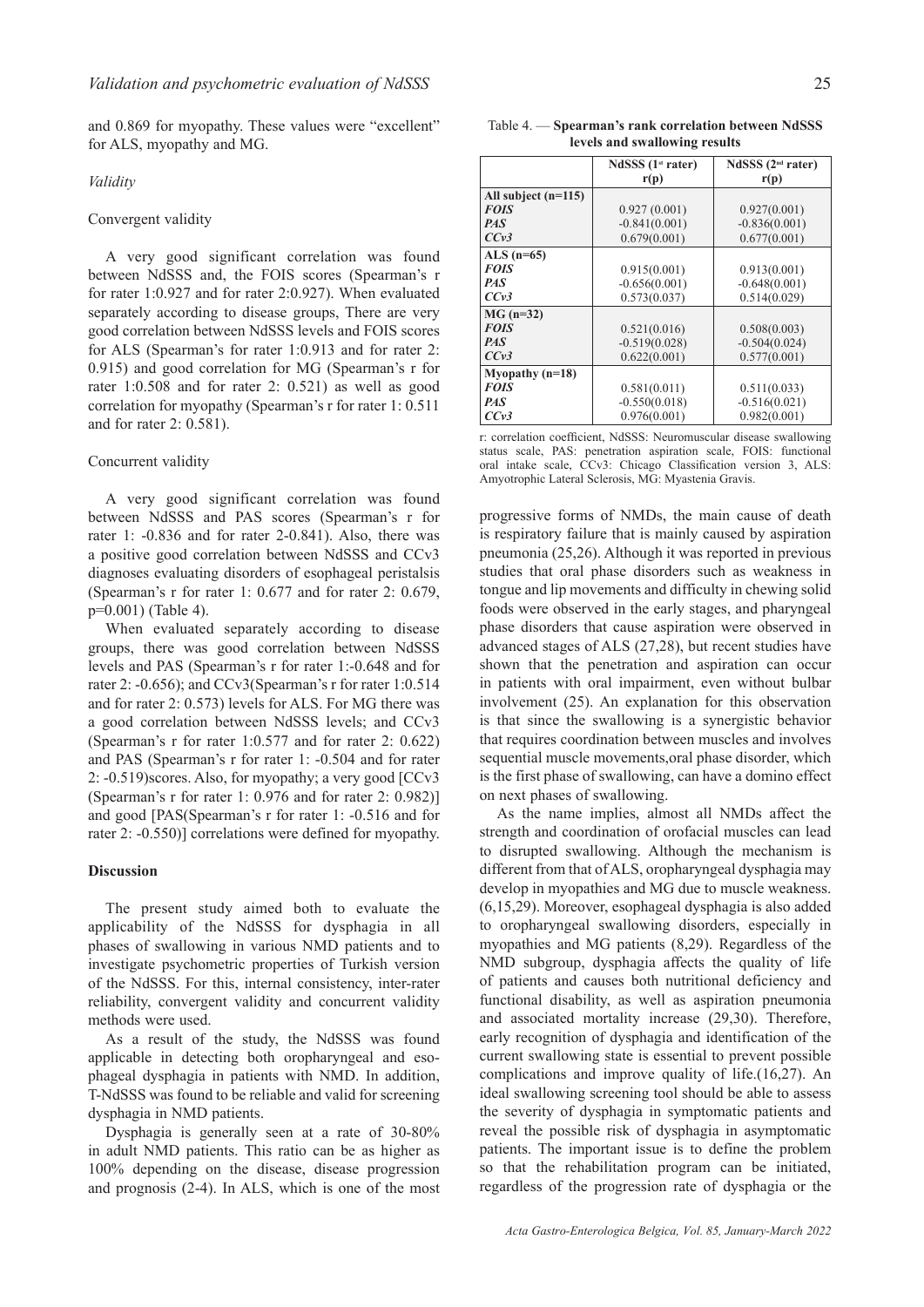predominant involvement of the swallowing phase in patients with NMD. NdSSS is a screening test developed to define the swallowing status of the patient. It has not been translated into any other language so far.It has been used in studies involving patients with ALS, DMD, and spinal muscular atrophy and has been specified as the recommended scale in meta-analyzes (16,31-33). The original study (17) has been conducted in a total of 134 DMD and 84 ALS patients.The reliability assessment of the study has been performed in 50 patients with DMD and 84 ALS, and inter-rater reliability κ coefficient was 0.98 for ALS, 0.95 for DMD, indicating excellent interrater reliability. In the present study, although inter-rater reliability was particularly low for myopathy and MG patients, it was 0.90 for all patients, 0.96 for ALS, 0.88 for MG and 0.86 for myopathy patients, indicating excellent inter-rater reliability for allNMD patients and subgroups. Similar to the original study, NDSS and FOIS were found to be correlated for the entire patient group and ALS in the validation study. However, when evaluated according to the disease subgroups, the correlation coefficient was lower in the MG and myopathy groups, even thougether was no weak correlation. In the original study, a different PAS was applied using only semi-liquid and jelly with videofluoroscopy, in contrast we used 3 food consistency including liquid, semi-liquid and solid materials. Accordingly, we found an acceptable validity as good and very good in all NMDs and subgroups of NMDs.

The difference of our study from the original study is evaluation of swallowing with its all aspects, namely by including esophageal dysphagia.Therefore, MG and myopathy patients without severe OD were also included in the study. Interestingly, a good correlation was found between esophageal dysphagia assessed by manometry and NdSSS(Spearman's r for rater 1: 0.677 and for rater 2: 0.679, p=0.001). When this relationship was evaluated separately according to disease subgroups, an acceptable level of correlation in all subgroups and stronger correlation in myopathywas found.This result has two meanings. First, although NdSSS aims to measure an OD-based dysphagia state, as stated in the original study, it also gives us an idea about the esophageal dysphagia since the swallowing phases are intertwined with each other.Second, not only oropharyngeal dysphagia but also esophageal dysphagia should be evaluated in patients with NMD.This seems to be the case for primary muscle disease such as myopathy, neuromuscular junction disease such as MG, or motor neuron disease such as ALS.The esophagus which is composed ofentirely striated muscles is affected primarily or secondarily because of the nature of the NMDs(8,16,29).

The most important limitation of the present study was small size and the level 1 patients who are completely dependent on the tube was not included since the transport of severe patients for manometric evaluation was not possible. In addition, discriminative validity could not be performed because not all subgroups were available. Besides, patients with other types of NMDs such as muscular dystrophy and polyneuropathy could not be included in the study since there were no hospital admissions during enrolment.

In conclusion, NdSSS is a valid and reliable swallowing screening tool that can evaluate oro-pharyngoesophageal dysphagia in NMD patients.

#### **Conflict of interest**

None.

#### **Financial interest**

None.

#### **References**

- 1. SP L. Dysphagia: Approach to Assessment and Treatment. *Journal of Head Neck & Spine Surgery*, 2017, **1**(1).
- 2. HILL M, HUGHES T, MILFORD C. Treatment for swallowing difficulties (dysphagia) in chronic muscle disease. *Cochrane Database Syst Rev*., 2004 (**2**): CD004303.
- 3. KNUIJT S, KALF JG, de SWART BJ, DROST G, HENDRICKS HT, GEURTS AC Dysarthria and dysphagia are highly prevalent among various types of neuromuscular diseases. *Disabil Rehabil.*, 2014, **36**(15)::1285-9.
- 4. JONES K, PITCEATHLY RD, ROSE MR, MCGOWAN S, HILL M, BADRISING UA, *et al.* Interventions for dysphagia in long-term, progressive muscle disease. *Cochrane Database Syst Rev.*, 2016, **2**: CD004303.
- 5. SUZUKI Y. Clinical features and associated conditions of myasthenia gravis. *Nihon Rinsho*., 2015, **73** (7): 477-81.
- 6. ALTMAN KW, RICHARDS A, GOLDBERG L, FRUCHT S, McCABE DJ. Dysphagia in stroke, neurodegenerative disease, and advanced dementia. *Otolaryngol Clin North Am.*, 2013, **46**(6): 1137-49.
- 7. PERLMAN AL, BOOTH BM, GRAYHACK JP. Videofluoroscopic predictors of aspiration in patients with oropharyngeal dysphagia. *Dysphagia*., 1994, **9**(2): 90-5.
- 8. MK I. Gastrointestinal Complications of Neuromuscular Disorders. Neuromuscular Disorders: Treatment and Management. In: Sciencedirect: Elsevier; 2010.
- 9. UMAY EK, KARAAHMET F, GURCAY E, BALLI F, OZTURK E, KARAAHMET O, *et al.* Dysphagia in myasthenia gravis: the tip of the Iceberg. *Acta Neurologica Belgica*. 2018;**118**(2): 259-66.
- 10. TRIPLETT JD, PINTO MV, HOSFIELD EA, MILONE M, LIEWLUCK T. Myopathies featuring early or prominent dysphagia. *Muscle Nerve.* 2020 Sep; **62**(3): 344-50.
- 11. DONOVAN NJ, DANIELS SK, EDMIASTON J, WEINHARDT J, SUMMERS D, MITCHELL PH, *et al.* Dysphagia screening: state of the art: invitational conference proceeding from the State-of-the-Art Nursing Symposium, International Stroke Conference 2012. *Stroke*. 2013 Apr; **44**(4):  $e^{24-31}$
- 12. POORJAVAD M, JALAIE S. Systemic review on highly qualified screening tests for swallowing disorders following stroke: Validity and reliability issues. *J Res Med Sci.* 2014 Aug; **19**(8): 776-85.
- 13. LIU LWC, ANDREWS CN, ARMSTRONG D, DIAMANT N, JAFFER N, LAZARESCU A, *et al.* Clinical Practice Guidelines for the Assessment of Uninvestigated Esophageal Dysphagia. *J Can Assoc Gastroenterol.* 2018 Apr; **1**(1): 5-19.
- 14. O'HORO JC, ROGUS-PULIA N, GARCIA-ARGUELLO L, ROBBINS J, SAFDAR N. Bedside diagnosis of dysphagia: a systematic review. *J Hosp Med*. 2015 Apr; **10**(4): 256-65.
- 15. UMAY E, EYIGOR S, ERTEKIN C, UNLU Z, SELCUK B, BAHAT G, *et al.* Best Practice Recommendations for Stroke Patients with Dysphagia: A Delphi-Based Consensus Study of Experts in Turkey-Part I: Management, Diagnosis, and Follow-up. Dysphagia. 2021 (Epub Ahead of Print) doi: 10.1007/s00455-021-10273-9.
- 16. AUDAG N, GOUBAU C, TOUSSAINT M, REYCHLER G. Screening and evaluation tools of dysphagia in adults with neuromuscular diseases: a systematic review. *Ther Adv Chronic Dis.* 2019; **10**: 2040622318821622.
- 17. WADA A, KAWAKAMI M, LIU M, OTAKA E, NISHIMURA A, LIU F, *et al*. Development of a new scale for dysphagia in patients with progressive neuromuscular diseases: the Neuromuscular Disease Swallowing Status Scale (NdSSS). *J Neurol*. 2015 Oct; **262**(10): 2225-31.